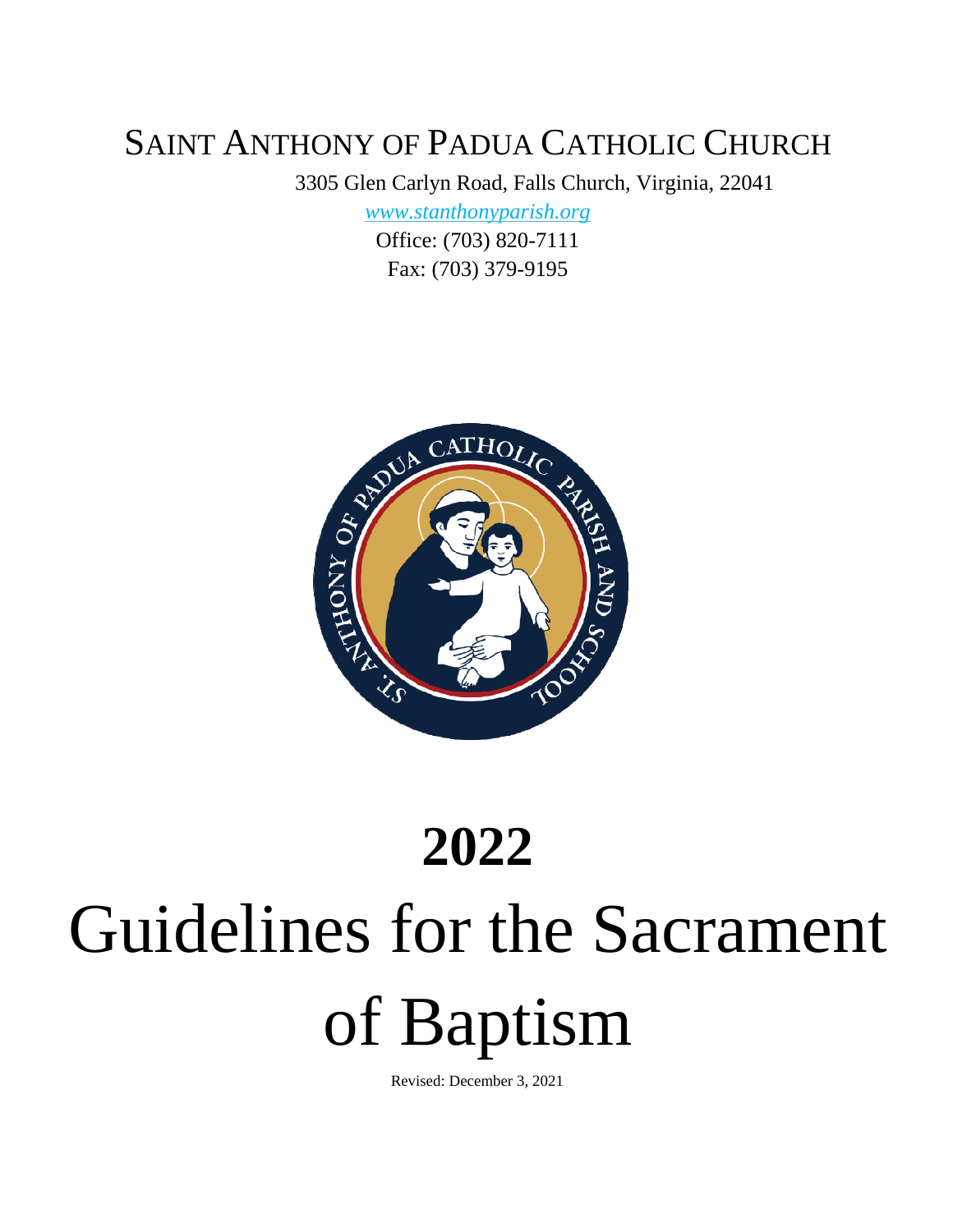

#### **Saint Anthony of Padua Catholic Church**

3305 Glen Carlyn Road, Falls Church, Virginia, 22041 Office: (703) 820-7111 | Fax: (703) 379-9195 *[www.stanthonyparish.org](http://www.stanthonyparish.org/)*

### **REQUIREMENTS TO BAPTIZE AT SAINT ANTHONY PARISH (children younger than seven years old)**

- 1. The parents of the child should be **parishioners** of St. Anthony (they do not need to be registered).
	- $\rightarrow$  If the parents are registered and/or belong to a different parish, parents should present an *authorization letter from their corresponding parish, requesting permission to baptize at St. Anthony of Padua.*
- 2. Choose one or two godparents who **meet the requirements** of the Catholic Church. They must obtain a recommendation letter from the parish in which they attend Mass *(Sponsorship letter).*
- 3. **Before attending the pre-baptismal class, the following documents should be delivered at the parochial office:** 
	- Baptismal Registration Form (enclosed)
	- Copy of the Birth Certificate of the child to be baptized
	- Godparents Sponsorship Letter (or letter issued by their church)
	- **If the parents of the child are registered here, but do NOT live within the boundaries of St. Anthony, an authorization letter is needed from their neighboring church to Baptize at St. Anthony of Padua**
- 4. **Both parents and godparents** must register and attend a Pre-Baptismal class.

### **REQUIREMENTS FOR THE GODPARENTS**

#### **An active Catholic who meets the following requirements:**

- 1. Have the canonical legal age of 16 years.
- 2. Having received the Sacraments of Initiation: Baptism, Confirmation and Eucharist.
- 3. Be parishioners (you do not need to be registered in the parish), *or obtain a letter from the parish they attend to certify that they are registered.*
- 4. Attend Mass on Sundays and days of obligation and receive Eucharist*.*
- 5. For married Catholics: be married by the Catholic Church.
- 6. For single Catholics: live a Christian life, as singles, according to the laws of God and the Catholic Church.
- 7. For religious or clergy: be in good relations with the religious community or the diocese to which they belong.
- 8. Live the commitment to Christ and the community of the Catholic Church, showing compassion and kindness to others.
- 9. Help the godchild with prayers and a good Christian example and help him/her grow in the Catholic faith.

\* To baptize you need at least one godfather or one Catholic godmother. Only one sponsor and godmother are allowed, not two of one or the other. A non-Catholic Christian can only participate as a Christian witness of baptism.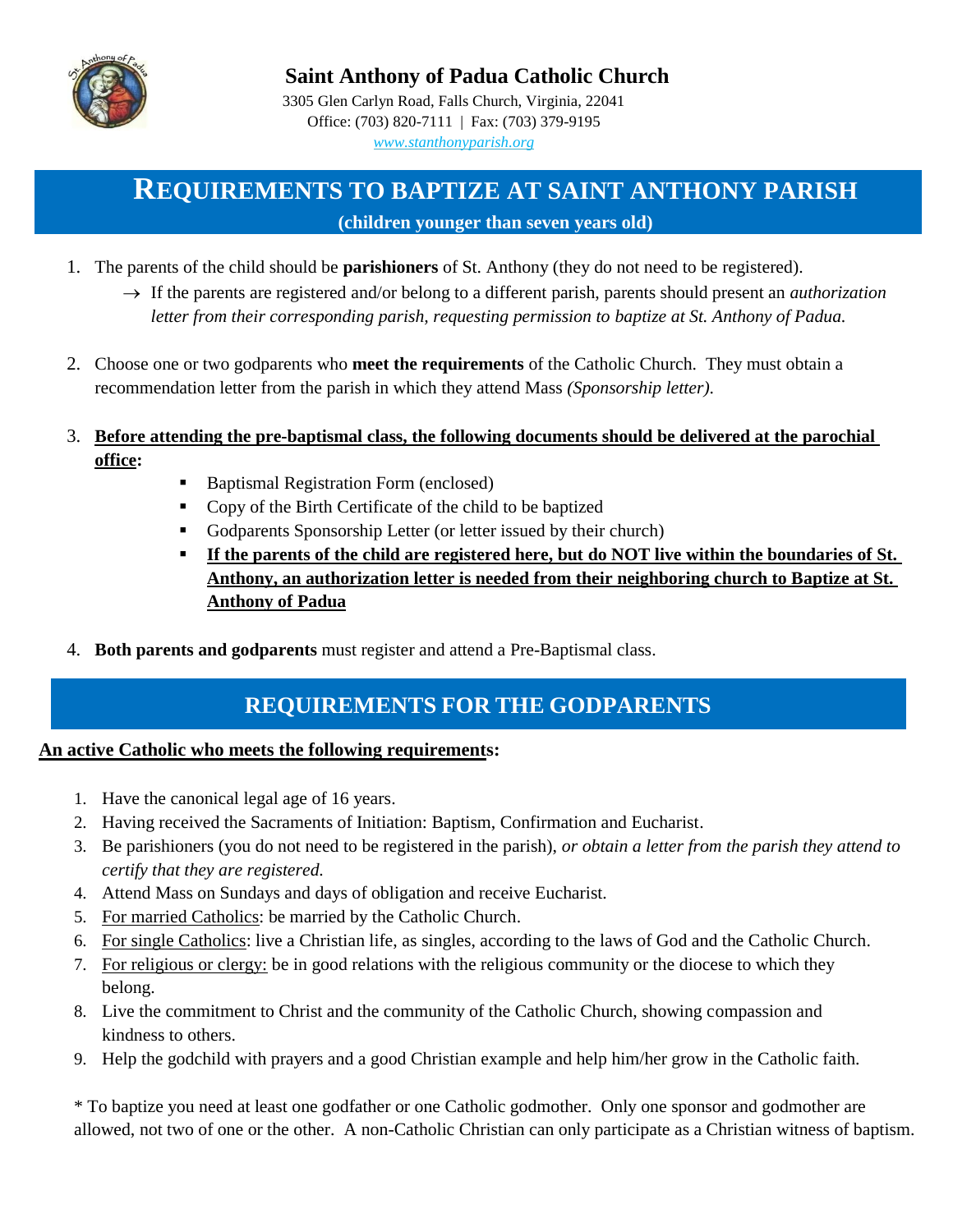

**Saint Anthony of Padua Catholic Church** 3305 Glen Carlyn Road, Falls Church, Virginia, 22041 Office: (703) 820-7111 | Fax: (703) 379-9195 *[www.stanthonyparish.org](http://www.stanthonyparish.org/)*

## *ENGLISH SCHEDULE 2022*

**Baptism Classes on Saturday: Baptism Ceremony on Sundays:**

**In Room 8 at 11:00 AM\* Sundays in the Church at 9:30 AM\*** (Immediately after the 8:30 AM Mass)

#### **\*Please be on time to the Baptism Classes & the Baptism Ceremony.**

|                  | <b>Baptism</b><br><b>Class</b> | <b>Baptism</b><br>Ceremony |
|------------------|--------------------------------|----------------------------|
| <b>January</b>   | 8                              | 9                          |
| <b>February</b>  | 5                              | 13                         |
| <b>March</b>     | 5                              | 13                         |
| <b>April</b>     | $\overline{2}$                 | 24                         |
| <b>May</b>       |                                | 15                         |
| June             | 4                              | 12                         |
| <b>July</b>      | 9                              | 10                         |
| <b>August</b>    | 6                              | 14                         |
| <b>September</b> | 3                              | 11                         |
| October          |                                | 9                          |
| <b>November</b>  | 5                              | 13                         |
| <b>December</b>  | 3                              | 11                         |